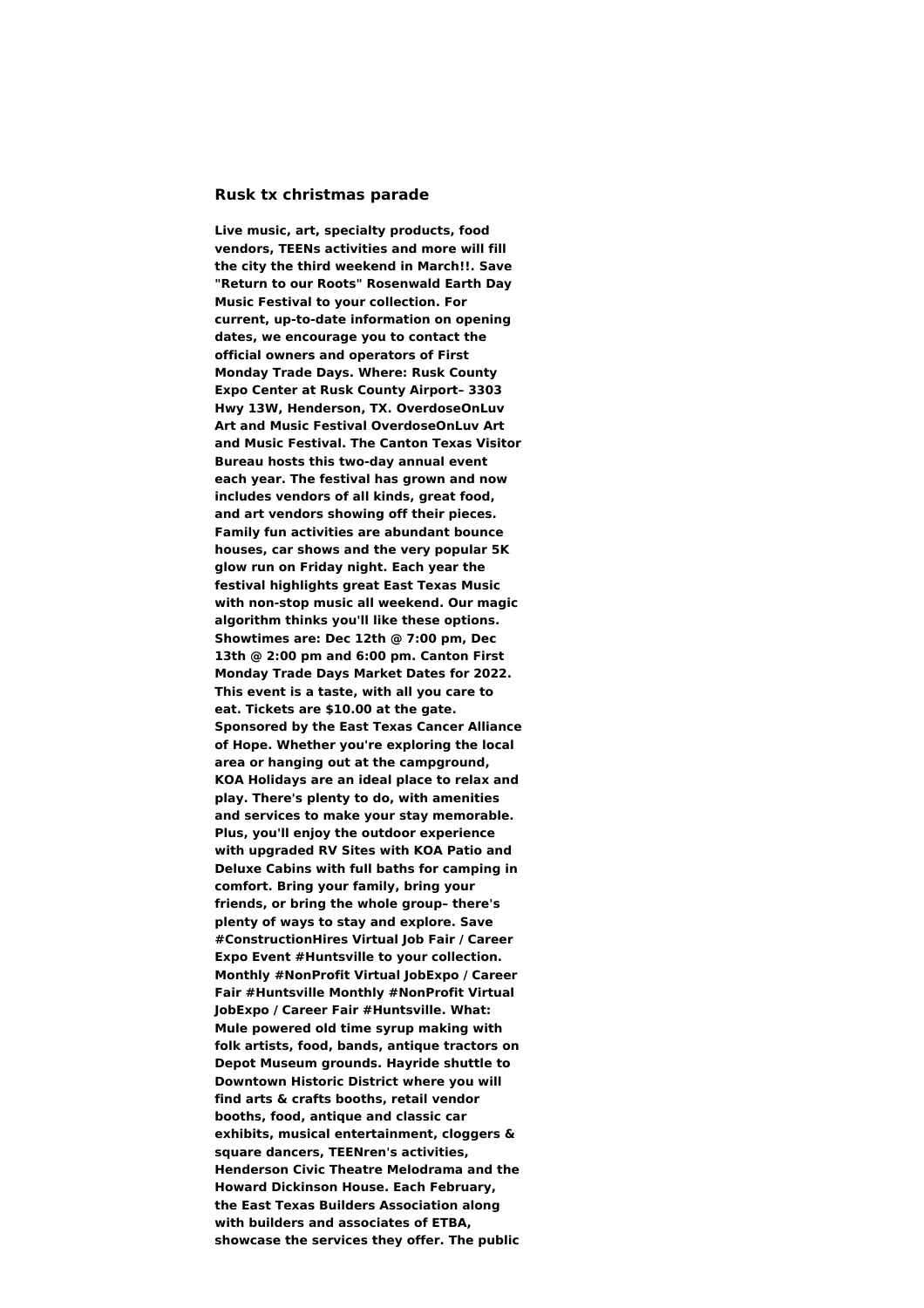**can visit with each vendor and get to know their products and services. Save OverdoseOnLuv Art and Music Festival to your collection. Fri, Jan 7, 11:00 AM + 11 more events. Henderson Tourism Department 1500 Lake Forest Parkway Henderson, TX 75652. The following Thursday - Friday - Saturday - Sunday market dates for Canton First Monday Trade Days have been set for. Employees may find helpful resources here. If you are looking for something that you cannot find, contact. Show Dates to be announced later due to Covid 19. Fri, Jan 7, 11:00 AM + 10 more events. Full, Half, 5K and TEEN's 1 Mile Fun Run all starting and ending in historic Downtown Lufkin. Runners will undertake a quick and flat course through the Deep Pineywoods of East Texas. Shreveport Spring Bling FashionPop Up Shop Shreveport Spring Bling FashionPop Up Shop. Nacogdoches is the oldest town in Texas and just happens to be only 30 miles outside of Rusk. Spend the day shopping in the historic downtown, take a hike on one of their creek trails, or visit the largest Azalea garden in Texas! Nice grounds with lots for the littles to do. Very friendly staff that went above and beyond! 11/29/2021. Turn east on FM 343 from Hwy 69 at flashing light. Go 1/2 mile to top of hill. KOA is on the left. Details about the Wonderland of Lights from the official City of Marshall website. Have a Tyler or East Texas event to post?. Oh no! Pinterest doesn't work unless you turn on JavaScript. Your site was successfully added to your shopping cart. Turn east on FM 343 from Hwy 69 at flashing light. Go 1/2 mile to top of hill. KOA is on the left. Year-end giving: Continuing to help those who help others, long. Not on major routes, but a really nice campground. 11/19/2021. Tom and Jan Townsend– Jingle Jeep (Best Jeep);. Approximately 80 entries were featured in this year's Jacksonville Christmas parade, which bore t. Sales said the parade was her first with the Chamber after starting in her position earlier in the year, but she is no stranger to the parade itself. She said it is one of the events she looked forward to growing up in Rusk. "I also haven't had to organize the parade alone," Sales said. "Alyssa Walley with Aly Bee's is chairman for the parade and has done such an incredible job orchestrating the event." Sales aid she hopes while watching the parade, community members forget their worries and enjoy "the magic of camaraderie and twinkly lights. The award for most lit went to Rusk Elementary. Most original entry went to Baugh's Farmers Market, and the city of Rusk took home best decorated. Honorary mentions were KOA Rusk Holiday and Oakland Missionary. On Saturday mornings, we have a FREE Pancake breakfast for our campers. Also, for only \$8.00, you can have Pancakes, biscuits & gravy, sausage, bacon, scrambled eggs &**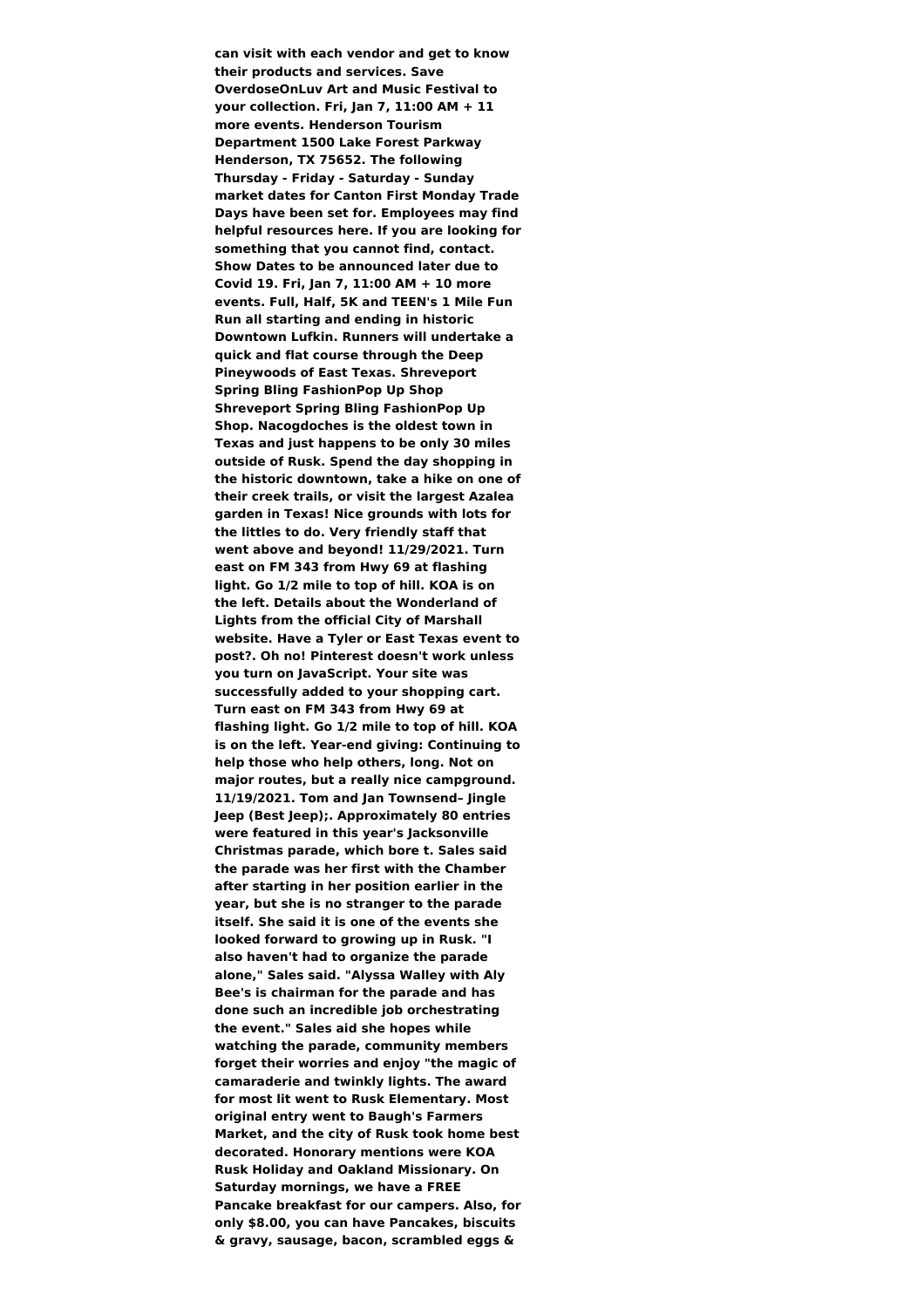**fried. The iconic Caboose on Highway 69 that has been welcoming visitors to Rusk for years but over time. Local DAR chapter to meet Dec. 9 in J'ville. In 2012, a philanthropic giving "day" created in New York quickly spread across the nation as don. Santa took time from his busy schedule to help celebrate the season at Rusk's Hometown Christmas Experience. Freya Sheffield and her mom Kristina Sheffield, in town visiting relatives, enjoyed the trackless train. The Major Thaddeus Beall Chapter, National Society Daughters of the American Revolution, is sched. As a reminder, sites saved in your shopping cart are not guaranteed, and are sold on a firstcome, first-served basis. If you are interested in a specific campground or site, or availability is limited, we suggest you checkout promptly. RUSK— The downtown square in Rusk glowed with Christmas lights on Tuesday as laugher and music filled the air for the town's annual Christmas Parade hosted by the Rusk Chamber of Commerce. The Chamber had 30 entries, which included a mixture of floats, vehicles and walkers. Floats competed for awards going to most original, best decorated and most lit. Jeanie Swink was honored this year as grand marshal for being an advocate for and pillar of the community, according to Rusk Chamber of Commerce General Manager Leilani Sales. Funeral services for David Franklin Morris, 71, of Hudson Oaks, Texas will be Thursday, December 9, at 1 p.m. at Christ Chapel Bible Church West. Rusk residents 'Rusk Around the Christmas Tree' during parade. Austin Bank Honors Longtime Employee in Rusk And Jacksonville. Powered by BLOX Content Management System from TownNews.com. Todd Daniels– Rudolph's Reindeer Ride, or Best Bike;. Cherokee County Sheriff's Officers Pursue Vehicle Into Angelina County. In 2012, a philanthropic giving "day" created in New York quickly spread across the nation as donors dedicated the Tuesday following Thanksgiving. Email notifications are only sent once a day, and only if there are new matching items. Centrally Located Between Dallas, San Antonio, Houston, and Shreveport. Knowledgeable and helpful staff, clean facilities. Always a pleasant experience. 11/30/2021. Surprise at the terrain you were able to use, nicely done. Came in at 5:30, left at 0700 there was no shower house code available or way to get code which is the primary reason I choose KOA. They always have clean nice facilities. I didn't leave my cc # on registration. 11/20/2021. Get Daily and Breaking News Headlines Sent to Your Inbox. We recognize you are attempting to access this website from a country belonging to the European Economic Area (EEA) including the EU which. Two people charged with capital murder, accused of killing, burning Sheryia Grant in**